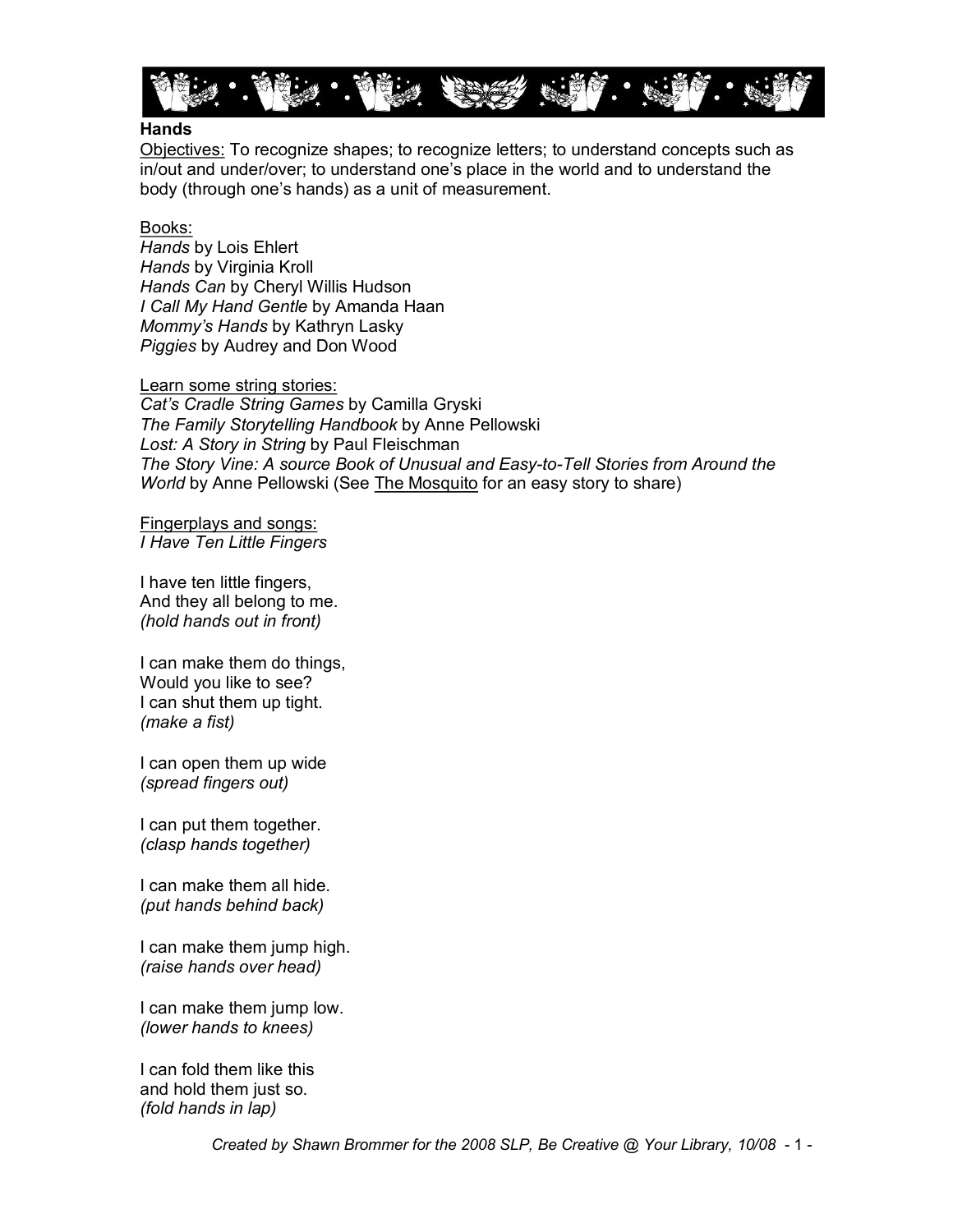

Sing and act out with fingers: *Where is Thumbkin?* (See: *Where is Thumbkin?: Over 500 Activities to Use with Songs You Already Know* by Pamela Byrne Schiller)

Sing *If You're Happy and You Know It*

Your favorite fingerplays, mitt stories and stories using finger puppets are perfect for this theme!

#### Art projects:

For the brave of spirit and those who have roomsized drop cloths: put out finger paints or big, chunky brushes and washable, quick-drying paints. Ask children to make handprints, make big squiggles and doodles, etc., on a large piece of paper. Allow paper to dry and cut out hand shapes with Accu-cut or Ellison dies. (Or trace around children's hands and cut out.) Send a hand shape home with each child. Alternatively: have teen volunteers create Eric Carle inspired papers. Allow paint to completely dry and have teens cut out child-sized hand shapes for your preschoolers. (See Eric Carle's video instructions at: http://www.eric-carle.com/slideshow\_paint.html for inspiration)

Provide modeling clay for children to play with and take home after story time.

Provide lacing cards at the library this summer.

Provide other age-appropriate craft supplies and encourage all children to create art with their hands!

#### Activity:

Have children measure items in the library with their hands. Ask them to report back to you and record the measurements of "how many hands high" different items are, such as your desk, a low book shelf, chairs, etc.

#### Message for parents and caregivers:

We build early math skills when we ask children to measure the height and width of common items with their hands.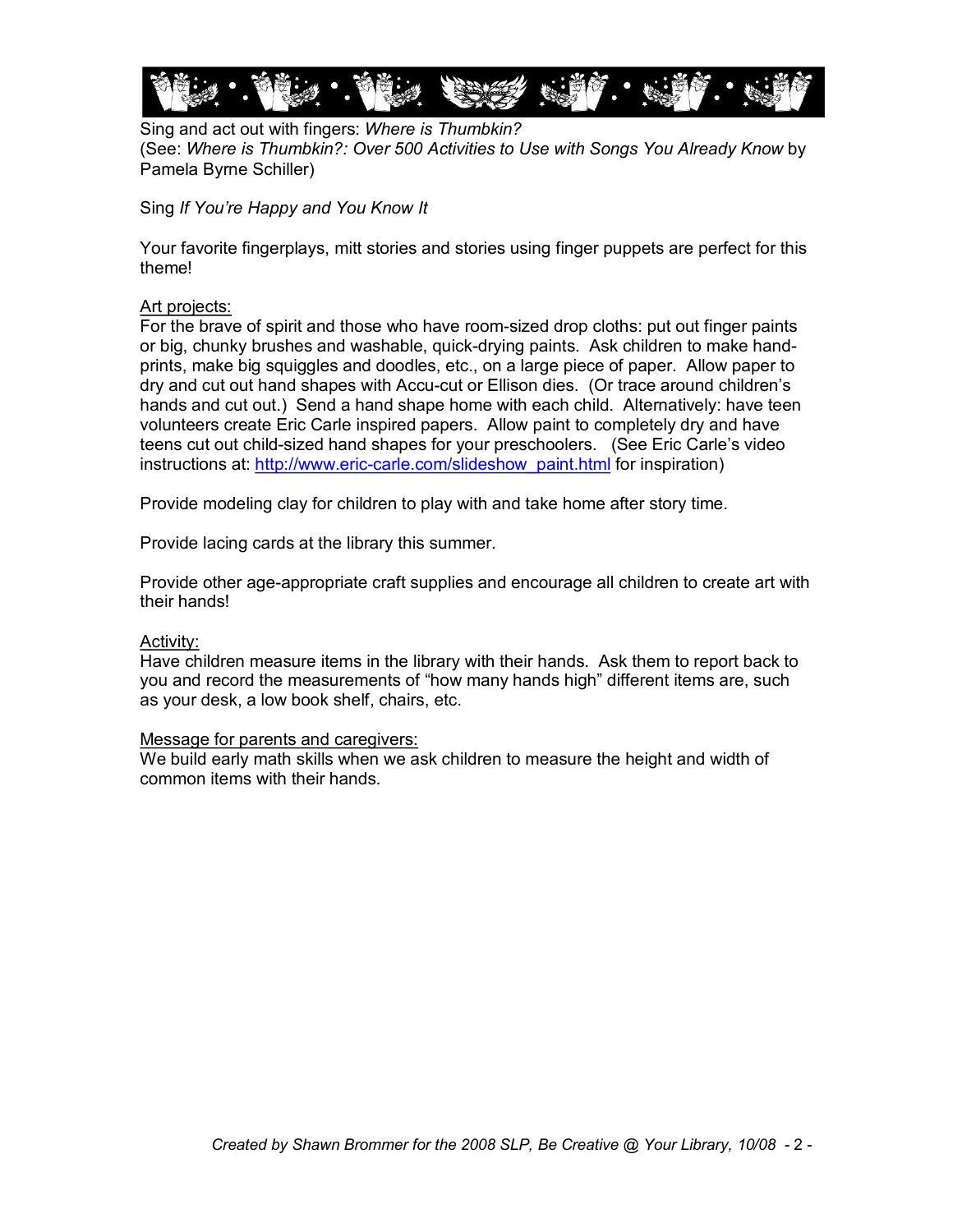

#### **Colors**

Objective: To introduce basic concepts to foster visual literacy and language development in youth children through the recognition of color, shape and size.

#### Books:

*All the Colors of the Earth* by Sheila Hamanaka *Color Dance* by Ann Jonas *A Color of His Own* by Leo Lionni *Hello, Red Fox* by Eric Carle *Kitten's First Full Moon* by Kevin Henkes *Little Blue and Little Yellow* by Leo Lionni (tell this story with pieces of blue and yellow transparent plastic sheeting) *Mouse Paint* by Ellen Stoll Walsh *Planting a Rainbow* by Lois Ehlert *White is for Blueberry* by George Shannon

Fingerplays, flannelboards and songs: *Color Fish Song* (Tune: Here We Go 'Round the Mulberry Bush)

I saw a fish go swimming by, go swimming by, go swimming by. I saw a fish go swimming by, so early in the morning. I saw a fish that was green and blue, green and blue, green and blue. I saw a fish that was green and blue, so early in the morning.

Color and cut out several fish patterns. Tape the fish around the classroom so they can be seen by the students. Change the lyrics to the song to reflect the fish around the classroom. When you're done singing, call on a child to find and point to the green and blue fish. That student can then repeat the song using a different color or colors.

#### *Color Hokey-Pokey*

Select four colors of crepe-paper streamers and cut them into 12-inch strips. Cut four streamers (out of each color) for each of your children. Sort the streamers by color and put the four groups on the floor. Let each of your children select two streamers of any color and hold one in each hand. Invite the children to stand in a circle and sing the following song.. Remind them to listen carefully for the color words, and explain that they will not have a matching streamer to "put in and out" for every verse.

*Color Hokey-Pokey* - sung to "The Hokey Pokey" You put blue in, You take blue out. You put blue in And you shake it all about. You do the hokey-pokey and you turn yourself around. That's what it's all about! *(Repeat, naming a different color each time.*)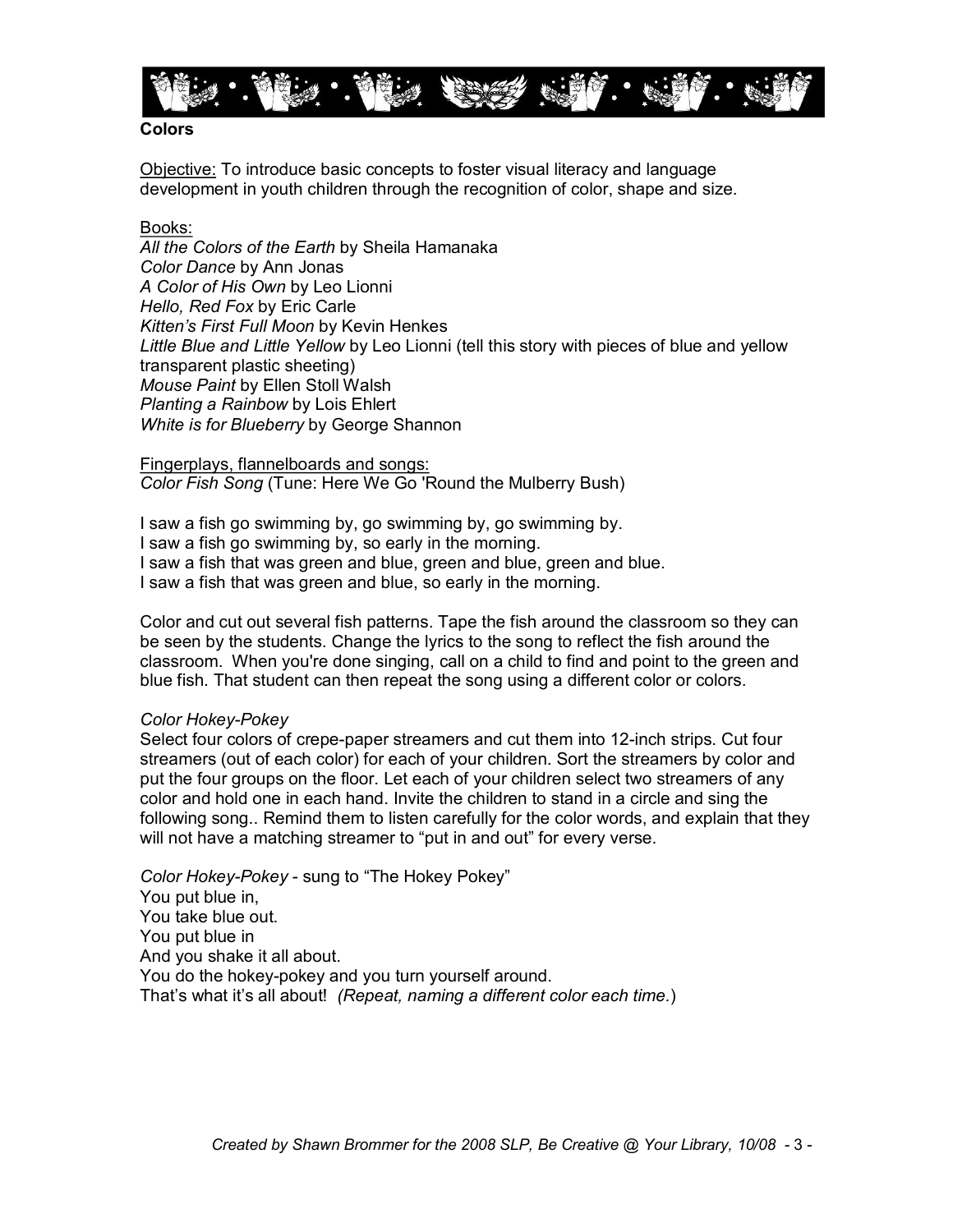

# *Color Houses Flannelboard story*

#### Need: Felt pieces- 6 different colors, brown felt

Cut the six different felt pieces into houses about 46 inches. Cut the brown felt into a simple mouse shape  $-3 - 5$  inches. Before storytime, hide the mouse under a house and when your program begins ask children to guess which color the mouse is under. Ask children to count the number of houses and identify the colors. This is a great story time opening activity and Shawn learned it from Linda Colby, Mount Horeb.

#### Art projects:

#### *Glitter sparkle bottles*

Remove the label from a clean, clear 16oz. plastic soda bottle. Pour at least 1/2 cup of light corn syrup into the bottle. Then add a few drops of food coloring, add some glitter and/or confetti and hot glue the lid onto the bottle. Have the children swirl and shake the bottle and watch its movement. Use a rainbow of colors!

#### *Crystal gardens*

Make up a crystal garden ahead of time: dissolve as much borax as possible into very warm water (use borax until it will no longer dissolve into the water). Form a pipe cleaner into a shape and let it sit overnight in the solution. You will have beautiful crystals in the morning. Hang pipe cleaner crystals in a window or display in a shallow box. (See attached instructions for other crystal recipies.)

#### *Shaving foam painting*

Fill a zip-lock bag 2/3 full of shaving foam, add a tablespoon of paint or a squirt of food coloring, and seal the top. Ask children to squish the paint and foam together (through the bag) to make cool patterns and designs - the white foam slowly turns to color. This foam is non-toxic, so children can play with it outside of a bag. Give them a big flat surface to scoop it onto, and let them go to it. You can make various colors of foam by simply adding food coloring to the mix before you whip it. (Inspired by Kristine Millard's marbled paper activity)

#### Activities:

#### *Color blending*

Provide yellow and blue modeling clay and encourage children to blend the colors to discover green (try blending other colors, too). Ask children to report their findings back to you or another adult/teen volunteer; record their findings on a chart. Send the clay home with the children.

#### *Kaleidoscope project*

Ask your teen volunteers to make up kaleidoscopes using paper tubes (see separate instruction sheet). Or purchase inexpensive kaleidoscopes from Oriental Trading. Fill boxes with different tactile items, such as yarn or cut paper or houseplants or colored paperclips, etc. and encourage children to experiment with the kaleidoscopes and the items. Ask children to report their descriptions of what they see back to you or another adult/teen volunteer; record their findings on a chart. Send the kaleidoscopes home with the children.

#### Message for parents:

We encourage children to be curious about the world around them and foster a sense of early scientific discovery when they play with the colors found in common things.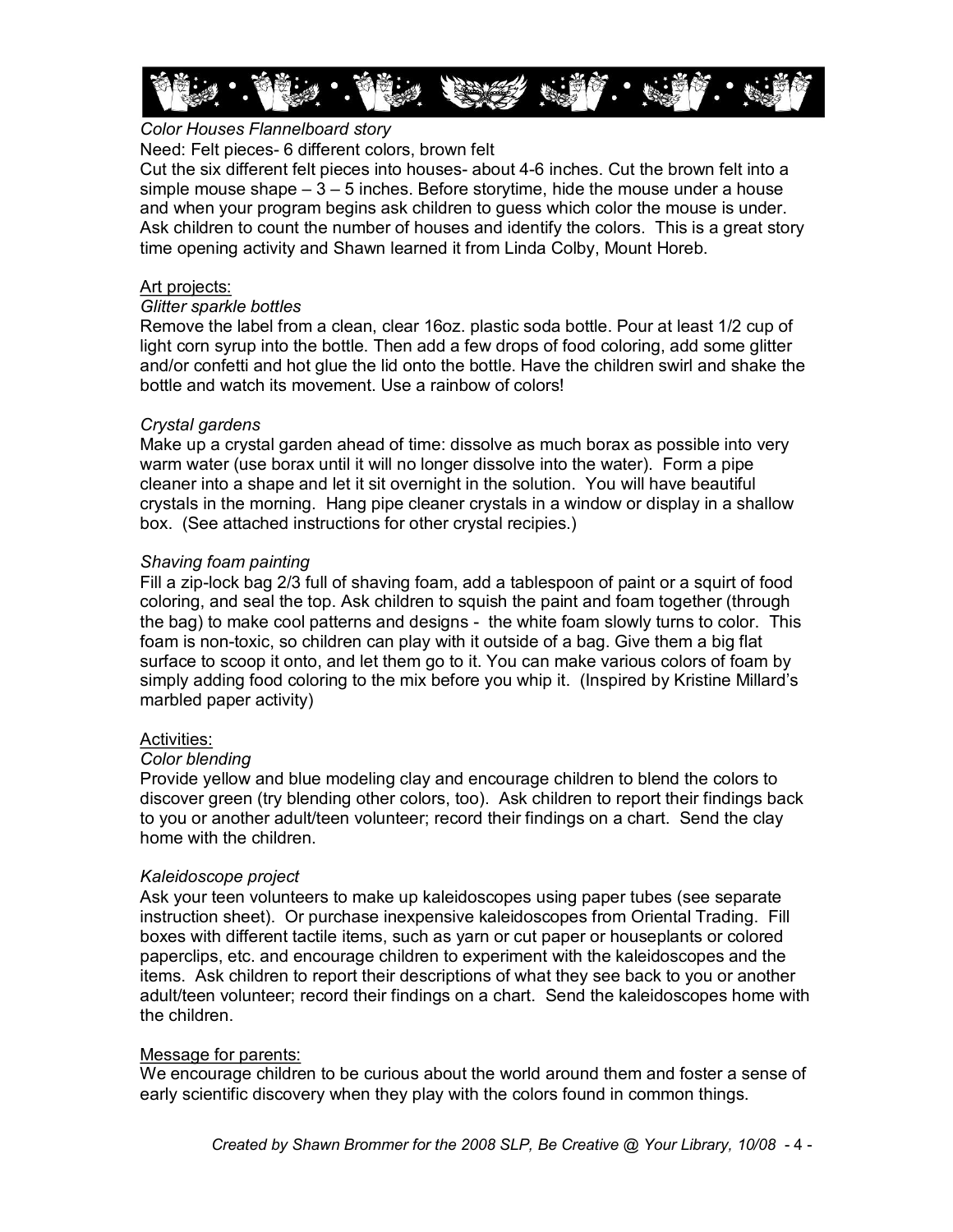

# **Fiber and Paper**

Objectives: To begin to recognize the different media and formats used in picture book illustration. This recognition encourages an appreciation of books and design and fosters print motivation.

# Books:

*1,2, Buckle My Shoe* by Anna Grossnickle Hines *Brown Bear, Brown Bear, What Do you See?* by Bill Martin *In the Small, Small Pond* by Denise Fleming *In the Space of the Sky* by Richard Lewis *Joseph Had a Little Overcoat* by Simms Taback *Oodles of Animals* by Lois Ehlert *Pieces: A Year in Poems and Quilts* by Anna Grossnickle Hines *Seven Blind Mice* by Ed Young *This is the House that Jack Built* by Simms Taback *Wag a Tail* by Lois Ehlert *We Got Here Together* by Kim Stafford *What Do You Do With a Tail Like This*? by Steve Jenkins

# Flannelboards and draw-and-tell stories:

Flannelboard and draw-and-tell stories are perfect for this theme! Dig out some of your favorites or learn some new ones:

Re-tell *The Very Hungry Caterpillar* (Eric Carle) as a flannel board story.

Re-tell If You Give a Mouse a Cookie (Laura Numeroff) as a flannel board story, cutting out the main story elements from the flannel.

Use the clippo trick from Caroline Feller Bauer to enhance any story (see attached sheet).

Learn The Fisherman's Surprise from Anne Pellowski's book, *The Storytelling Handbook.* (See attached sheet.)

Learn The Black Cat or The Wild Bird draw-and-tell stories from Anne Pellowski's book, *The Story Vine*. (See attached sheets.)

# Nursery rhymes and songs:

Sing *BaaBaa Black Sheep, Have you any Wool?* or *Mary Had a Little Lamb*

# Art projects:

*Collage art*

Provide pieces of paper cut into small shapes and encourage children to make a collage – allow children to choose their own style and design. The more abstract the better.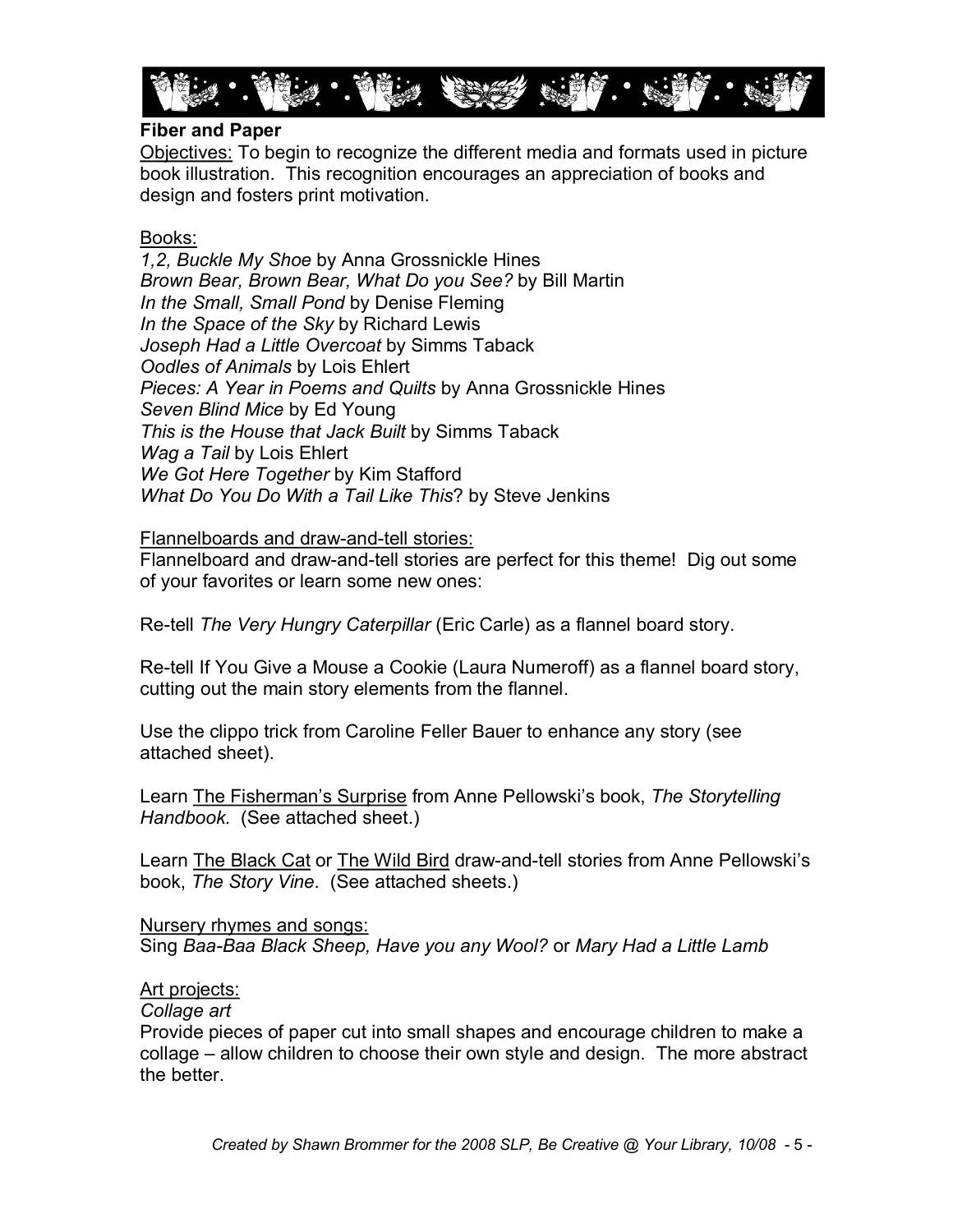

#### *Sculpture*

Provide cotton balls, string, small sticks, discarded game board pieces and other items and encourage children to make a sculpture – allow children to choose their own style and design. The more abstract the better.

#### *Papermaking*

Check out some books on papermaking with children, lay down some drop cloths and create a papermaking studio in your library. Ask teen volunteers to help with this activity.

See Denise Fleming's web site at: [www.denisefleming.com](http://www.denisefleming.com/) to learn how she uses paper pulp to create her illustrations and for general information about papermaking for kids

#### Activities:

Create sensory tables or stations. Ideas include: yarn or roving and items made from wool; handmade paper (incorporate papermaking into a school-age or teen program); cotton balls and cotton fabric; wooden blocks; satin; paperclips; tin foil; sandpaper; bubble wrap; pom-pom balls, etc. Ask children to report their descriptions of items feel like back to you or another adult/teen volunteer; record their findings on a chart. Send the child-appropriate items home with the children.

Ask co-workers or story time parents to bring their knitting, sewing, crocheting, tatting and other handcrafts to this story time. After the program is over ask adults to engage in their craft and encourage children to watch, touch, try and ask questions. Is it possible to set up a quilt frame in your library? Do you know a spinner? Find other craftspeople in your community - the sky's the limit!

Message for parents: When we encourage children to explore the world through their sense of touch we are help them develop and focus all their senses. Ask your child to describe the sensation of the items s/he touches, this helps develop vocabulary and narrative skills.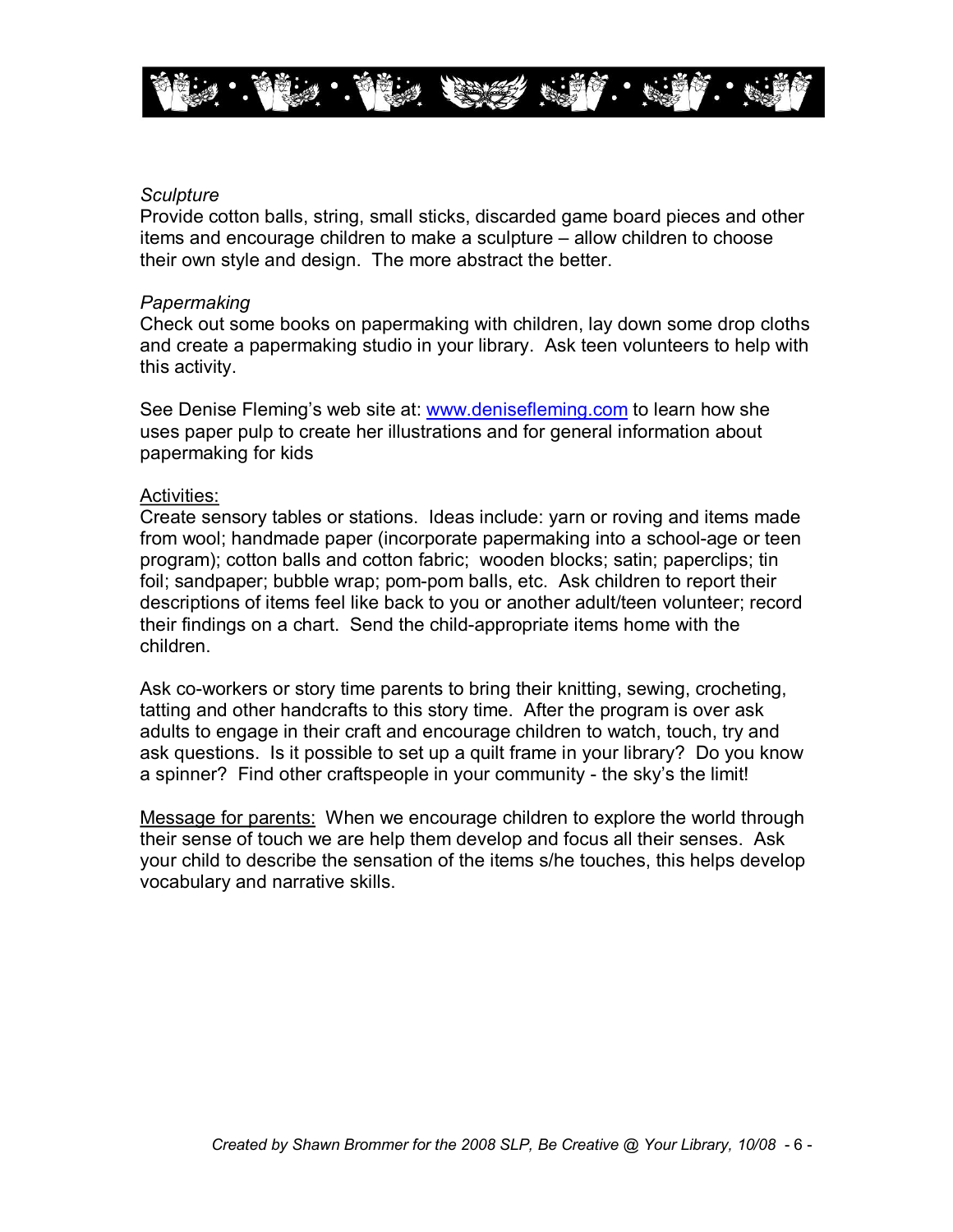

### **Music & Dance**

Objectives: To encourage children to experience the rhythms of language and to help build phonological awareness.

### Books:

*Baby Danced the Polka* by Karen Beaumont *Barnyard Lullaby* by Frank Asch *Charlie Parker Played Be-Bop by Chris Raschka Color Dance* by Ann Jonas *Dance Away* by George Shannon *Hop, Jump* by Ellen Stoll Walsh *How Can You Dance?* by Rick Walton *I Had a Rooster* by Laura Vaccaro Seeger *Mama Don't Allow* by Thatcher Hurd *Max Found Two Sticks* by Brian Pinkney *Music, Music for Everyone* by Vera B. Williams *Twist with a Burger, Jitter with a Bug* by Linda Lowery *Zin! Zin! Zin!: A Violin* by Lloyd Moss

### Fingerplays and songs:

Use any of your favorite songs with this theme! Do you play an instrument? Bring it to storytime and show children how people make music. Or ask some local high school musicians to come in and briefly perform.

*Me and My Shadow* (tune: *Me and My Shadow*)

Me and my shadow (sway side to side) Dancing down the avenue I raise my arms up (raise arms) And my shadow does it, too. (raise arms again)

I kick my legs outs (kick legs) Then I bend down low (bend down) My shadow's with me (sway) Dancing fast (sway fast) Or… dancing… slow (sway slow)

My dancing partner (sway) Is with me when the sun does shine (arms form circle over head) My shadow's dancing (sway) With me, and its mine, all mine! (hands on chest, sway side to side) From: Storytimes for Two-Year-Olds, Judy Nichols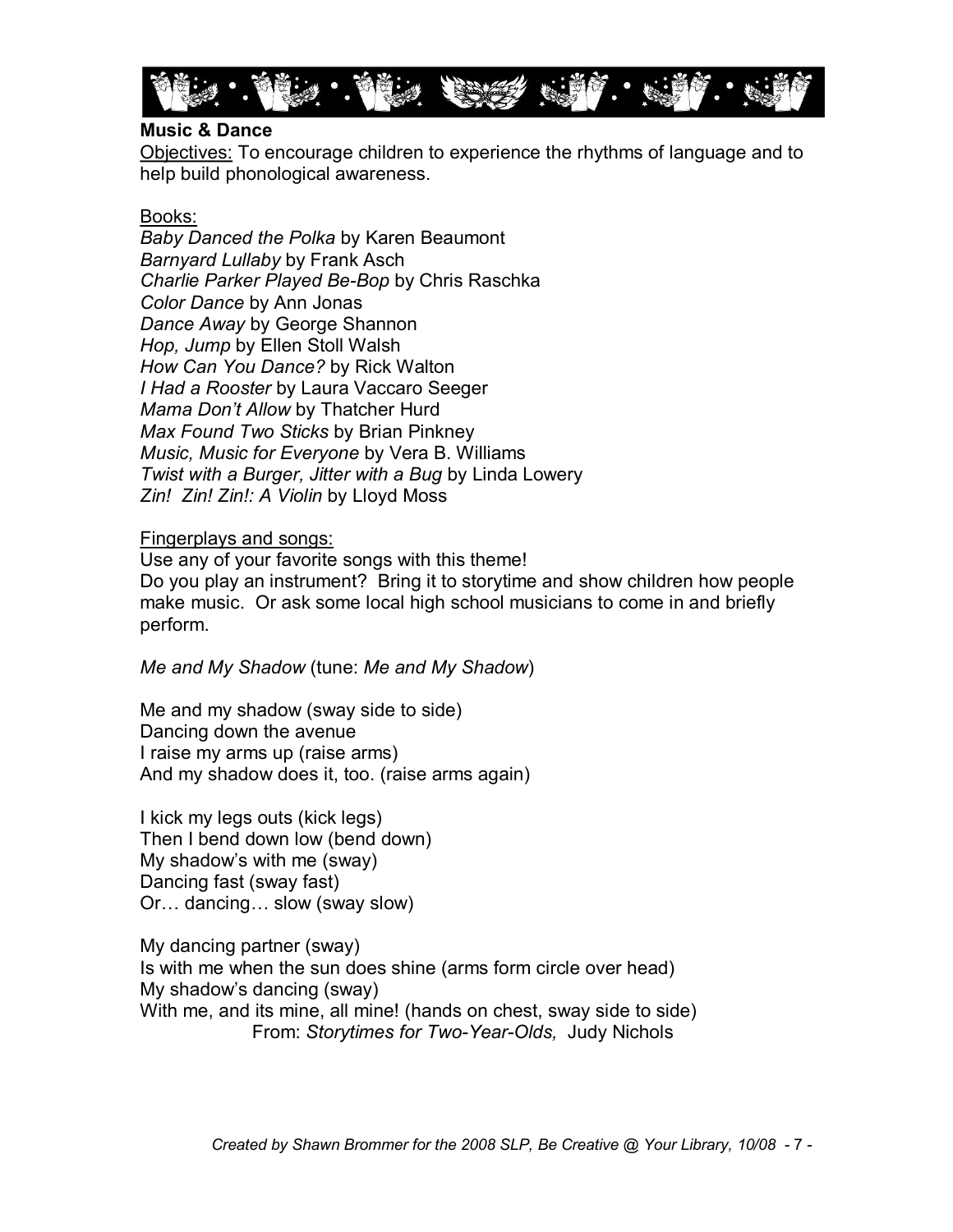

*Dancing Animals* (tune: *Mulberry Bush*) This is the way the horses prance (trot in place, knees high) The horses prance, the horses prance This is the way the horses prance Dancing in the morning

Continue with other animals: ducks waddle; bunnies hop; worms wiggle; cats stretch, etc.

From: Storytimes for Two-Year-Olds, Judy Nichols

# Art Projects:

# *Hand Streamers:*

Gather drapery or shower curtain rings so that each child has at least one ring, but preferably two – one for each hand. Provide strips of cloth, ribbons or crepe paper streamers and ask children to choose strips for their streamers. (Using materials of different weights or combining different materials make the streamers float and reflect light in different ways.) Ask adults to tie the streamers to one side of the ring so the strips hang freely. Put on some music and encourage children to dance and twirl with their streamers.

# *Ankle Bells*

Provide small bells and colorful pipe cleaners. Thread several bells on each pipe cleaner and attach it around each child's ankle so it jingles with every step. Put on some music and jingle dance.

From: *Storytimes for Two-Year-Olds*, Judy Nichols (both projects)

# Activities:

Set out age-appropriate instruments and encourage children to experiment with as many different items as possible. Ask children to describe the sounds of the different instruments; encourage them to compare one instrument to another. Have an adult or teen volunteer record the children's findings.

Set out scarves of different colors. Play some recorded music and encourage children to dance to the rhythms. Vary the types of music so that children hear the range of music available. Try adding some music from other cultures.

Shadow Dances: set out a strong light source behind children and encourage them to dance, jump, skip, hop, etc. and watch their shadows do it, too. Give them streamers, toys, hoops or a cape to make the shadow more interesting. Try this outside on a sunny day when shadows can be seen on the ground or on a wall.

Message for parents: Help your children discover the rhythms of the world around them by pointing out rhythm, movement and cadences in familiar things. This helps them hear the rhythm of language and will help them how words are put together to form sentences when they begin to learn to read.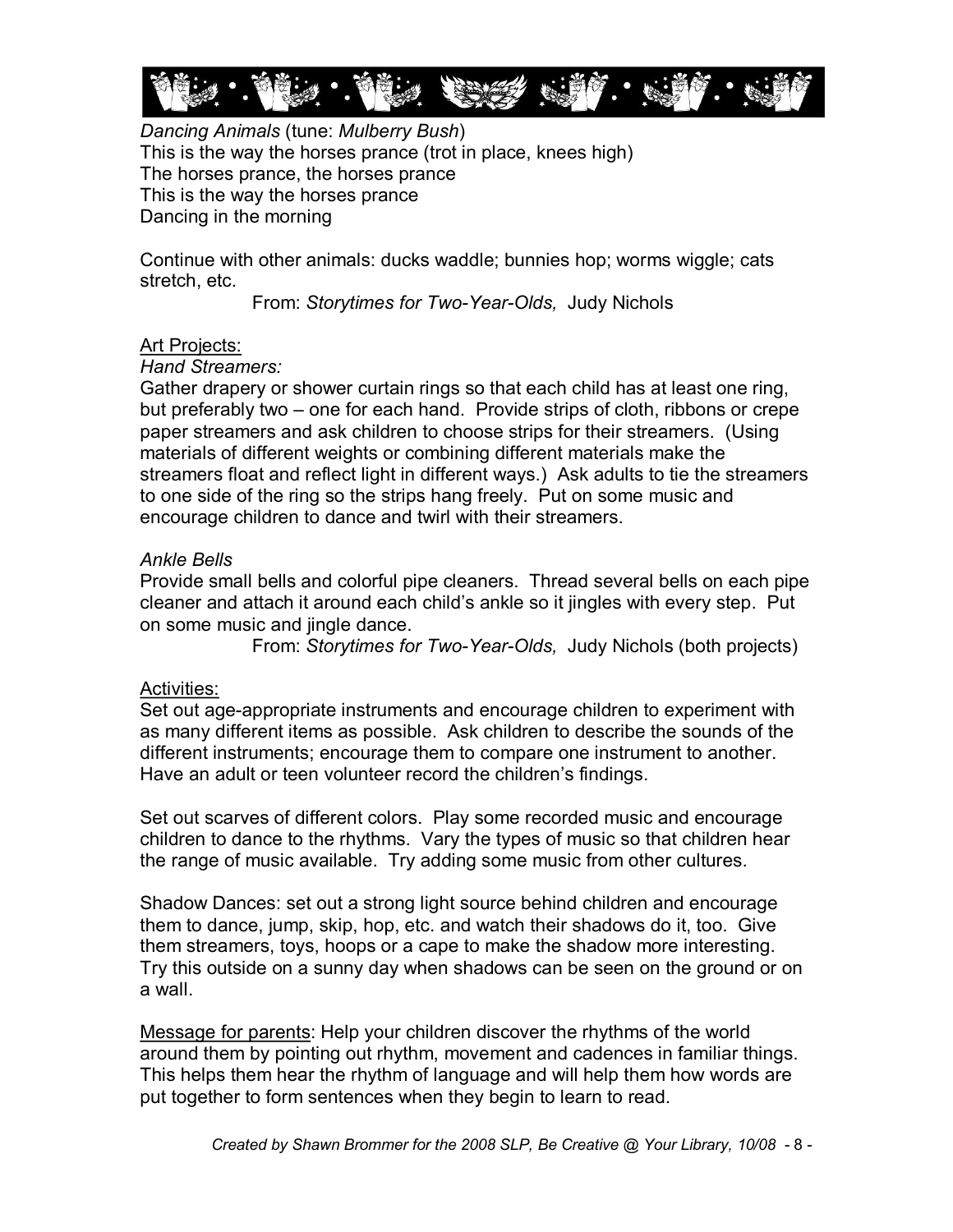

# **Let's create good things to eat**

Objective: To encourage children to discover new things to eat and to encourage children's curiosity in the world around them. This helps foster early science skills.

# Books:

Bee-bim-Bop! by Linda Sue Park Crunch, Munch by Jonathan London Eat Up, Gemma by Sarah Hayes Feathers for Lunch by Lois Ehlert Hi, Pizza Man! by Virginia Walter Jamberry by Bruce Degen Kitten's First Full Moon by Kevin Henkes Lunch by Denise Fleming Max's Breakfast by Rosemary Wells Pete's a Pizza by William Steig The Wonderful Feast by Esphyr Slobodkina Yum! Yuck! by Linda Sue Park

# Fingerplays and songs:

*Yummy Lunch* (tune: *Little Drummer Boy*) I'll have some pizza. Yummy-yum-yum. Some crunchy carrots. Yummy-yum-yum. A glass of milk, please. Yummy-yum-yum. Grapes for dessert now. Yummy-yum-yum. Yummy-yum-yum. Yummy-yum-yum. Fill up my tum! (Rub hand on tummy) From: Storytimes for Two-Year-Olds, Judy Nichols

# *Doughnut*

Here is a doughnut (form circle with thumb & forefinger) Round and fat. There is a hole in the middle (look through hole that is made by the thumb & forefinger) But you can't eat that! (shake head)

From: Storytimes for Two-Year-Olds, Judy Nichols

# *Apples and Bananas*

I like to eat, eat, eat, eat I like to eat, apples and bananas I like to eat, eat, eat, eat I like to eat, apples and bananas.

Repeat verse, substituting vowels of "apples" and "bananas" to reflect the sounds of each of the 5 vowels. Art project: